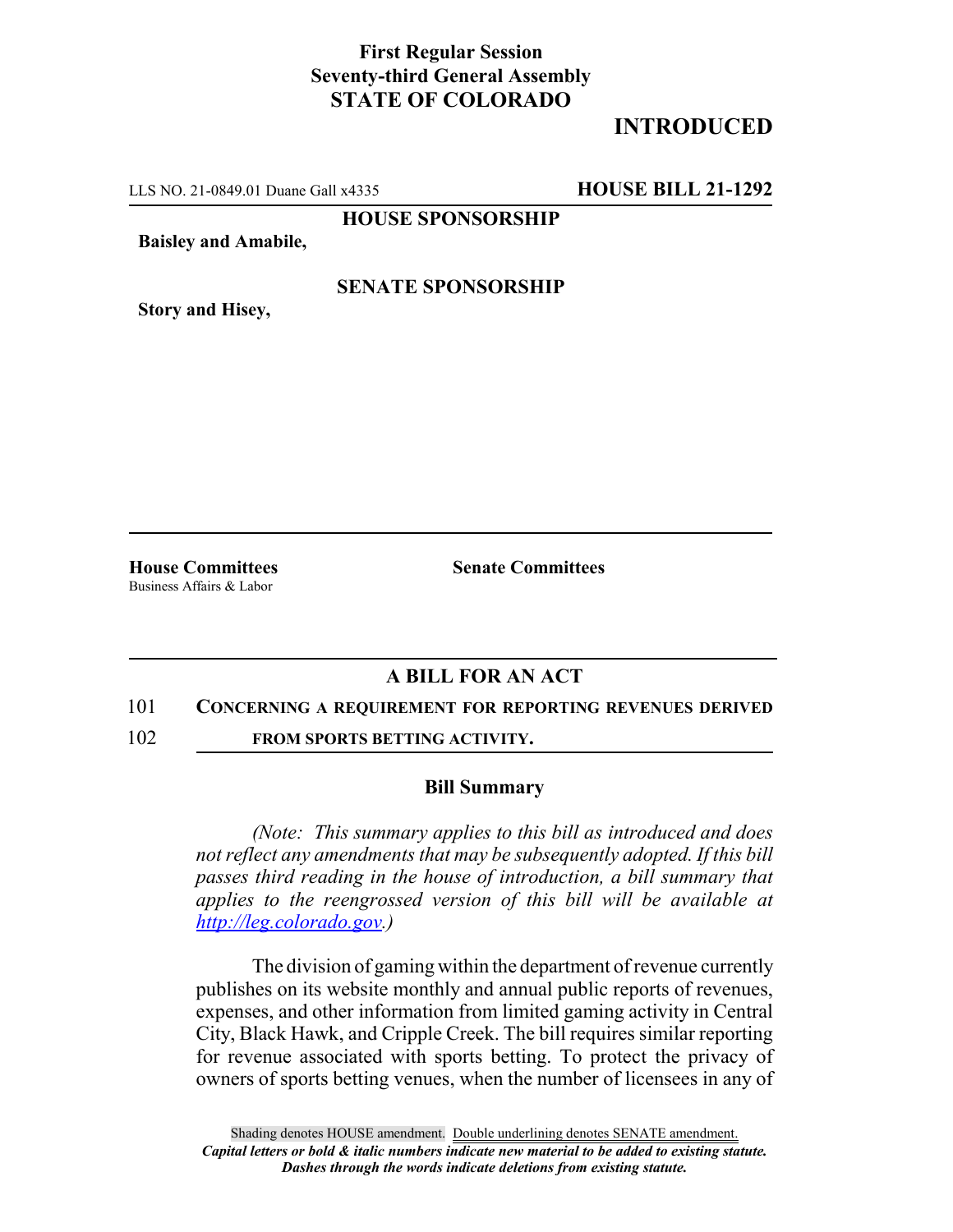the cities is less than 3, the bill requires aggregation of data from that city with data from another city.

If the use of aggregated data results in a property valuation that the casino owner or other taxpayer believes is inaccurate, the bill permits the taxpayer to submit additional information to the county assessor, subject to strict confidentiality requirements that continue throughout the property valuation process and any subsequent appeals or court proceedings.

 *Be it enacted by the General Assembly of the State of Colorado:* **SECTION 1. Legislative declaration.** (1) The general assembly finds, determines, and declares that: (a) Casino and sports betting revenues represent tangible elements of real property value; and (b) Directing the division of gaming in the department of revenue to publish aggregated, city-by-city information on revenues derived from sports betting activity conducted through casinos in the cities of Cripple Creek, Central, and Black Hawk will enable Gilpin county and Teller county to properly value the real property located in each of those counties. **SECTION 2.** In Colorado Revised Statutes, 44-30-1507, **amend** (3) as follows: **44-30-1507. Records - confidentiality - exceptions.** (3) (a) This section does not make confidential the aggregate tax collections during any reporting period, the names and businesses of licensees, or figures 17 showing the aggregate amount of money bet during any reporting period. THE DIVISION SHALL PUBLICLY REPORT THIS INFORMATION ON A MONTHLY BASIS IN STATEMENTS OF NET SPORTS BETTING PROCEEDS AND SPORTS BETTING TAXES. PUBLIC REPORTING SHALL BE MADE ELECTRONICALLY AND POSTED ON THE DIVISION'S WEBSITE. 22 (b) (I) THE DIVISION SHALL PUBLICLY REPORT MONTHLY AND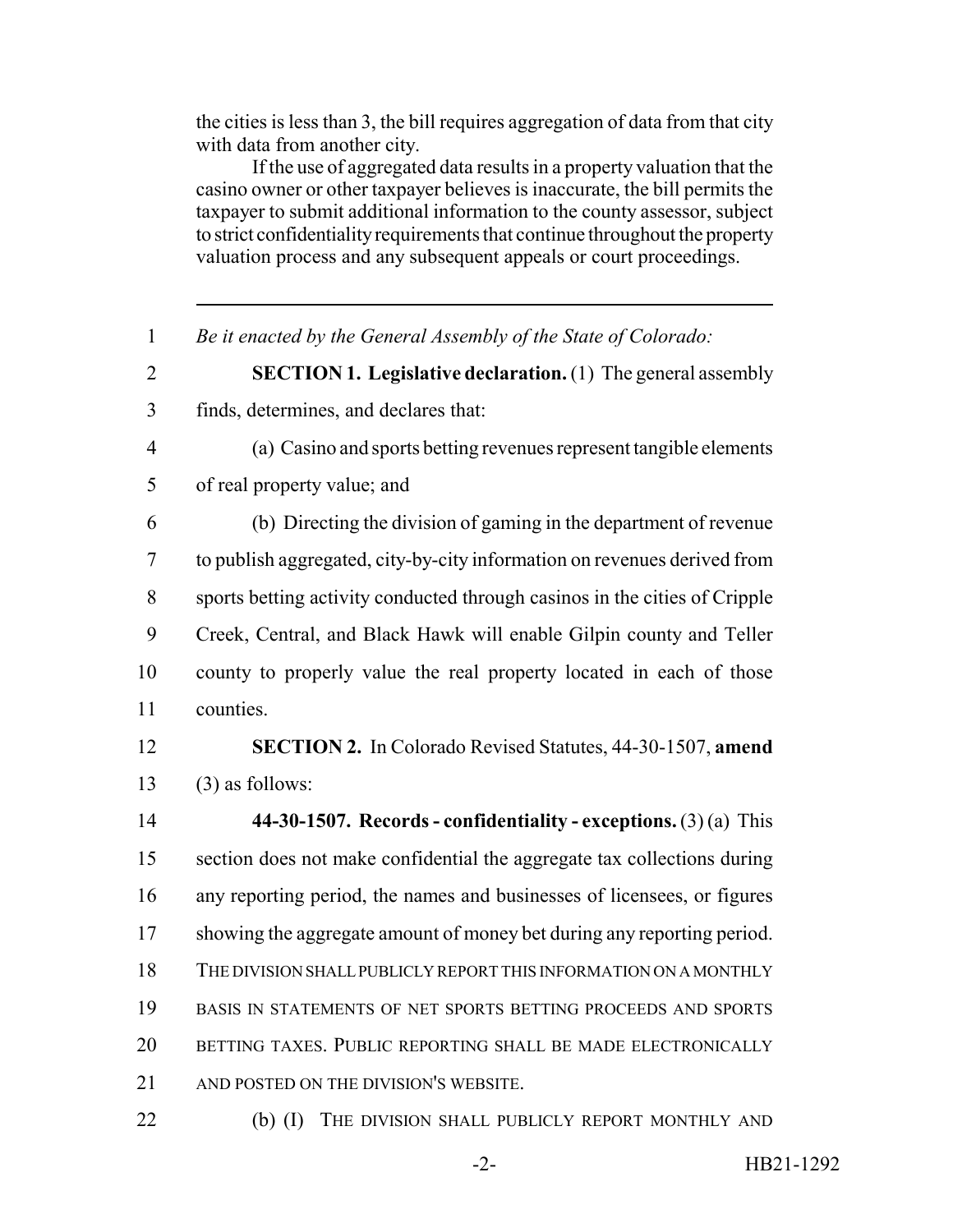ANNUAL NET SPORTS BETTING PROCEEDS, AGGREGATED ON A CITY-BY-CITY BASIS FOR THE CITY OF CRIPPLE CREEK, THE CITY OF CENTRAL, AND THE CITY OF BLACK HAWK, BASED ON THE PHYSICAL LOCATION OF MASTER LICENSEES' CASINOS. THE DATA MUST ALSO CONTAIN SUBTOTALS FOR PROCEEDS DERIVED FROM ON-SITE AND INTERNET SPORTS BETTING OPERATIONS, RESPECTIVELY. TO THE EXTENT PARTIAL-YEAR DATA ARE AVAILABLE FOR ANY REPORTING PERIOD THAT PRECEDED THE EFFECTIVE DATE OF THIS SUBSECTION (3)(b), THE DIVISION SHALL REPORT ANY AVAILABLE MONTHLY FIGURES AND SHALL NOTE THAT ANNUAL FIGURES DO NOT REFLECT ACTIVITY DURING THE ENTIRE REPORTING PERIOD.

 (II) IF THERE ARE FEWER THAN THREE HOLDERS OF ACTIVE AND VALID SPORTS BETTING LICENSES IN ANY OF THE CITIES LISTED IN SUBSECTION (3)(b)(I) OF THIS SECTION, THEN, TO PROTECT THE LICENSEES' PRIVACY, THE DIVISION SHALL AGGREGATE THAT CITY'S SPORTS BETTING PROCEEDS WITH THE SPORTS BETTING PROCEEDS OF THE CITY THAT HAS THE NEXT LOWEST NUMBER OF ACTIVE AND VALID SPORTS BETTING LICENSEES.

19 (III) IF THE GILPIN COUNTY ASSESSOR OR TELLER COUNTY ASSESSOR USES INFORMATION AGGREGATED PURSUANT TO SUBSECTION (3)(b)(II) OF THIS SECTION TO ESTABLISH THE ACTUAL VALUE OF A CASINO OR OF ITS LICENSED SPORTS BETTING OPERATION, WHETHER SPORTS BETTING IS OFFERED ON THE PREMISES OF THE CASINO OR ONLINE BY THE CASINO OR BY A CONTRACTOR, AND THE USE OF THE AGGREGATED INFORMATION RESULTS IN AN INCREASE IN THE ACTUAL VALUE OF THE CASINO'S REAL PROPERTY DUE TO THE INCLUSION OF SPORTS BETTING NET PROCEEDS IN THE VALUATION OF THE PROPERTY, THE COUNTY ASSESSOR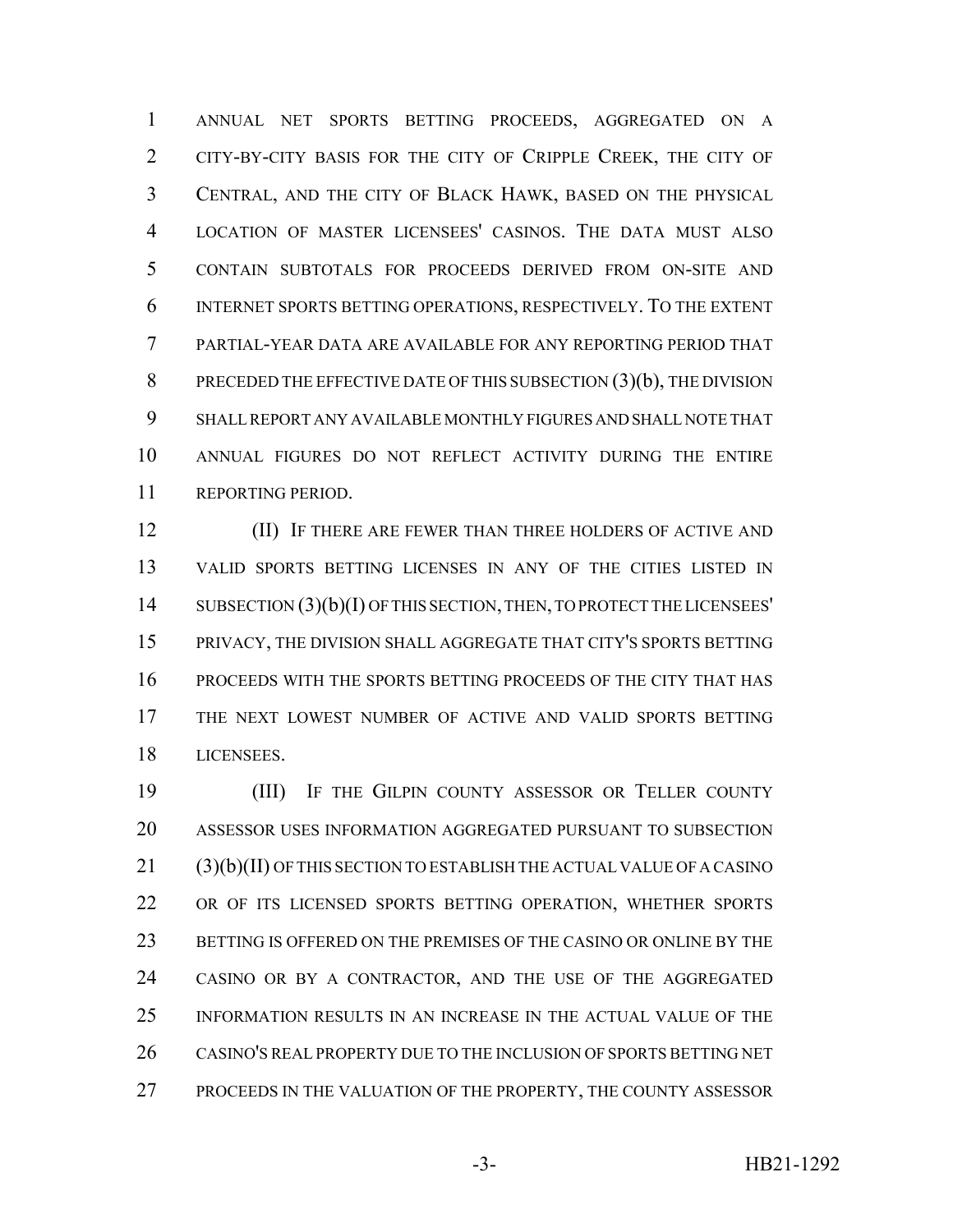OR AN AUTHORIZED AGENT OF THE ASSESSOR SHALL:

 (A) PRESENT THE COUNTY ASSESSOR'S ESTIMATE OF THE INCREASE IN THE CASINO'S VALUATION, BASED ON THE AGGREGATED DATA, TO THE TAXPAYER ON OR BEFORE MARCH 1 OF EACH REVALUATION YEAR;

 (B) CONSIDER ANY INFORMATION THAT THE TAXPAYER, IN ITS DISCRETION, CHOOSES TO DISCLOSE AND PROVIDES TO THE COUNTY ASSESSOR OR AUTHORIZED AGENT OF THE ASSESSOR ON OR BEFORE MARCH 15 OF THE REVALUATION YEAR TENDING TO SHOW THAT THE VALUE ATTRIBUTED TO THE CASINO BASED ON THE AGGREGATED DATA IS INCORRECT; AND

 (C) TREAT ANY SUCH DISCLOSURE BY THE TAXPAYER AS THE PROPRIETARY AND CONFIDENTIAL INFORMATION OF THE TAXPAYER AND SHALL NOT REVEAL THE INFORMATION TO ANY OTHER PERSON, NOTWITHSTANDING ANY PROVISION OF THE "COLORADO OPEN RECORDS ACT", PART 2 OF ARTICLE 72 OF TITLE 24, OR ANY OTHER LAW. THE CONFIDENTIALITY CREATED BY THIS SUBSECTION (3)(b)(III)(C) APPLIES AT ALL TIMES DURING THE REAL PROPERTY ASSESSMENT PROCESS, BEGINNING WHEN THE INFORMATION IS FIRST PROVIDED TO THE COUNTY ASSESSOR OR AUTHORIZED AGENT OF THE ASSESSOR AND CONTINUING THROUGH 20 COUNTY BOARD OF EQUALIZATION PROCEEDINGS, ANY PROTEST PROCESS, ANY BOARD OF ASSESSMENT APPEAL PROCEEDINGS, AND ANY COURT PROCEEDINGS. TO THE EXTENT THIS INFORMATION IS THE SUBJECT OF ADMINISTRATIVE OR COURT PROCEEDINGS, THE DISCUSSION OF THE INFORMATION SHALL NOT BE PUBLIC AND SHALL BE RESTRICTED TO IN CAMERA PROCEEDINGS UNDER SEAL.

26 (IV) NOTHING IN THIS SUBSECTION (3)(b) AUTHORIZES THE DIVISION TO PRODUCE ANY DOCUMENT OR INFORMATION THAT DIRECTLY